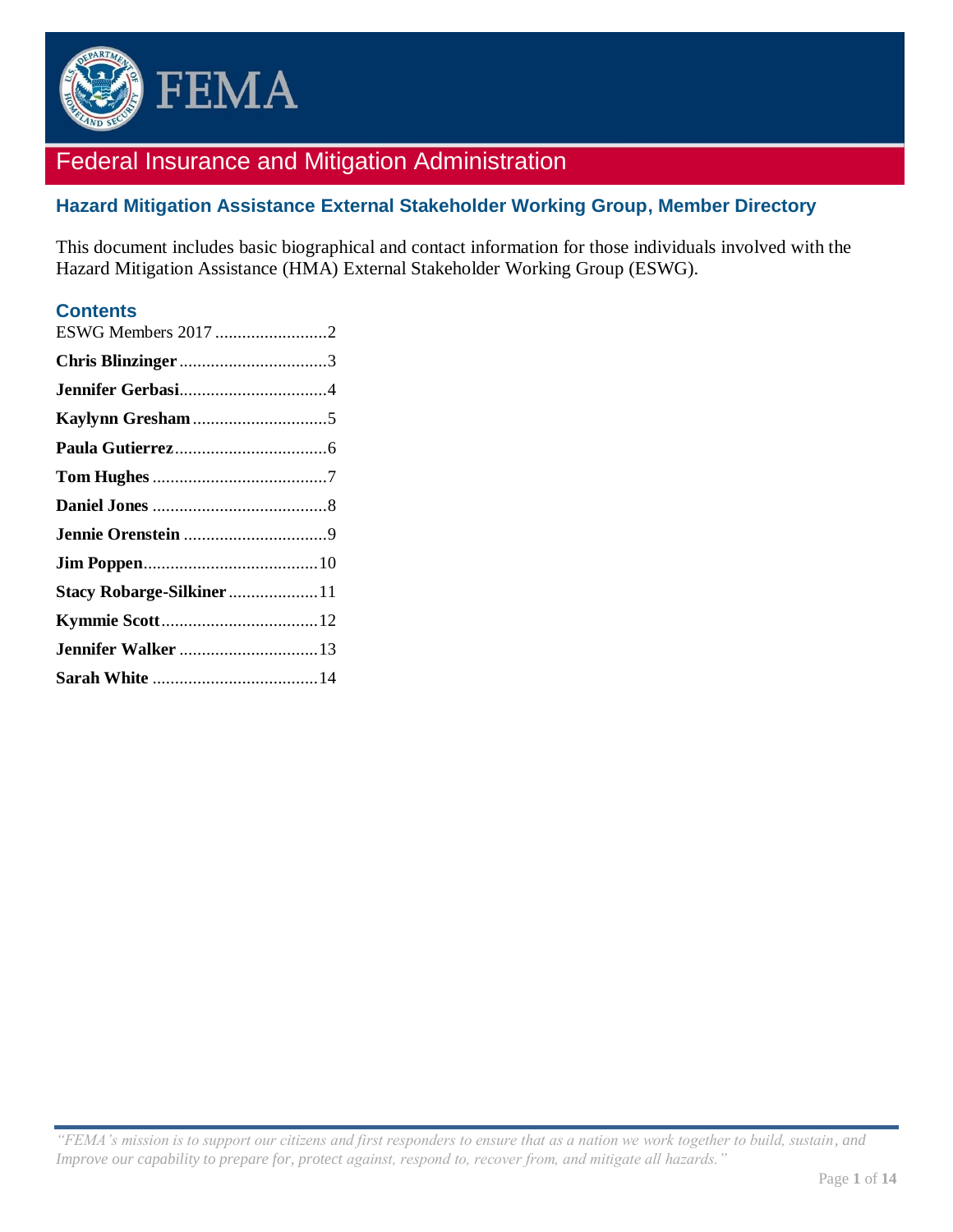#### Federal Insurance and Mitigation Administration

#### Hazard Mitigation Assistance External Stakeholder Working Group: Member Directory

#### **External Stakeholder Working Group Overview**

The External Stakeholder Working Group (ESWG) will provide an opportunity for FEMA staff to increase engagement and transparency with non-federal partners in the Hazard Mitigation Assistance (HMA) programs at the state, territory, Indian tribe, and local levels. The HMA programs provide pre- and post-disaster funding to implement mitigation actions in communities across the country.

The intent of the ESWG is to:

- Open the channels of communication between federal and state, territorial, Indian tribal, and local mitigation staff
- Gather insight into mitigation and/or HMA program issues from the state, territory, Indian tribe, or local perspective
- Increase transparency in HMA goals, program priorities, and policy development
- Help HMA provide a consistent, predictable experience for external stakeholders
- Delve more deeply into issues identified during the HMA Café at the 2016 HMA Workshop

Input from the ESWG will support FEMA in its efforts to streamline and strengthen HMA program delivery overall, provide better customer service to external stakeholders, and facilitate effective and expedient predisaster planning and post-disaster community recovery.

# <span id="page-1-0"></span>**ESWG Members 2017**



*"FEMA's mission is to support our citizens and first responders to ensure that as a nation we work together to build, sustain, and Improve our capability to prepare for, protect against, respond to, recover from, and mitigate all hazards."*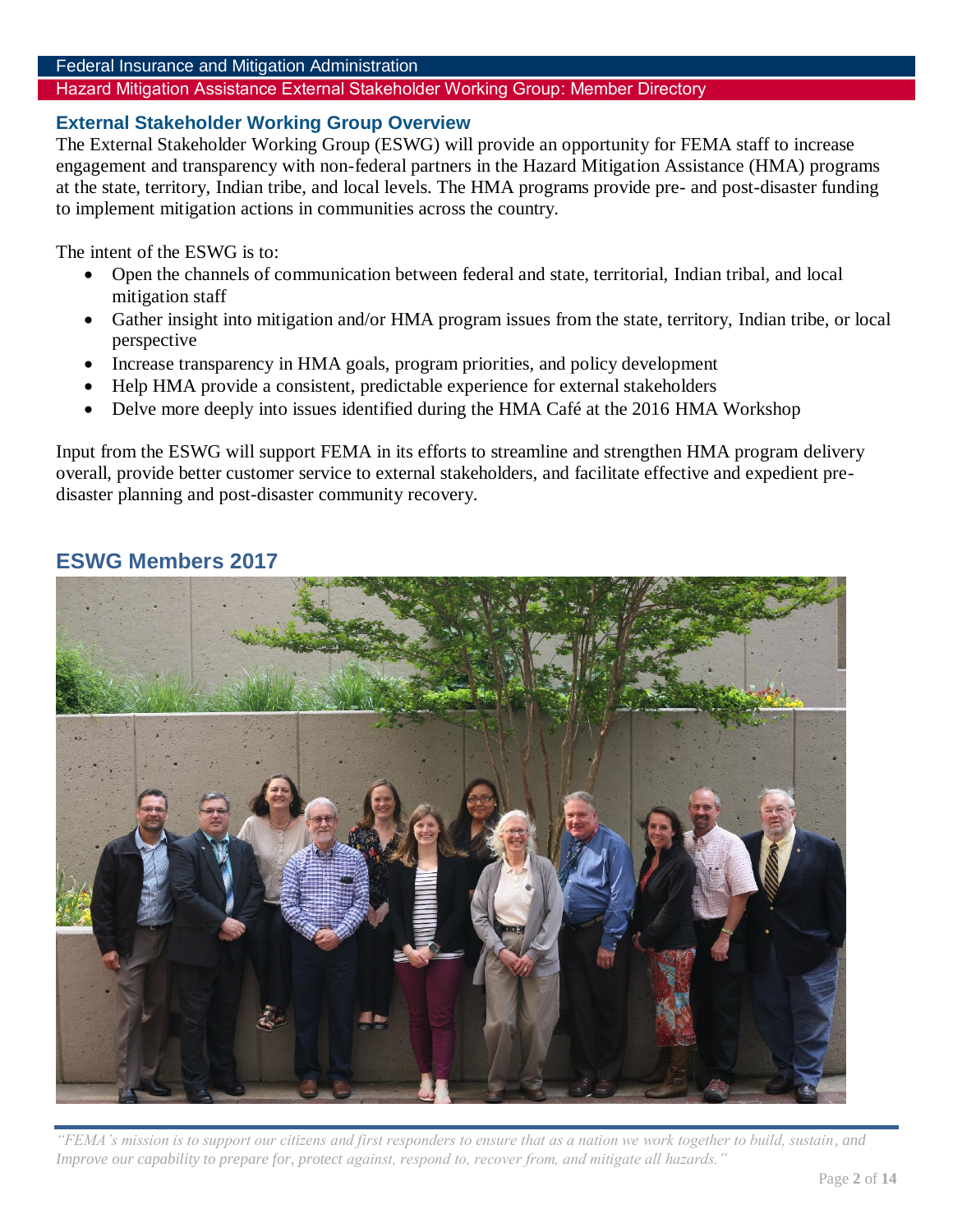

<span id="page-2-0"></span>

| Name:                  | <b>Chris Blinzinger</b>                                             |
|------------------------|---------------------------------------------------------------------|
| <b>Location:</b>       | Provo, UT                                                           |
| <b>Representing:</b>   | Provo City, Utah                                                    |
| <b>Position/title:</b> | Emergency Manager, Fire & Rescue<br>Department, City of Provo, Utah |
| <b>Work Phone:</b>     | $(801)$ 404-6368                                                    |
| <b>Work Email:</b>     | Cblinzinger@provo.org                                               |

# **Biography**

Chris Blinzinger is the Emergency Manager for Provo City located along Utah's Wasatch Mountain Range. Chris was an emergency responder in Colorado before his involvement in emergency management. Chris served as President of the Utah Emergency Management Association (UEMA) in 2015, served as the 2014 Chairman for the Utah County Local Emergency Planning Committee (LEPC), and a current member of the Utah County Healthcare Coalition. He earned a Bachelor's degree in Emergency Services Administration and a Master's Degree in Crisis and Emergency Management from UNLV. He is a graduate of FEMA's Emergency Management Advanced Leadership Academy, is a Certified Emergency Manager (CEM), and is a Utah Certified Emergency Manager (UCEM) given by the Utah Division of Emergency Management. Chris believes in Lifelong Learning as the profession of emergency management continues to evolve.

Chris and his wife have a blended family with 8 children ages 14-26. They enjoy bike touring, backpacking snowshoeing, camping, and most outdoor activities in Utah's Rocky Mountains.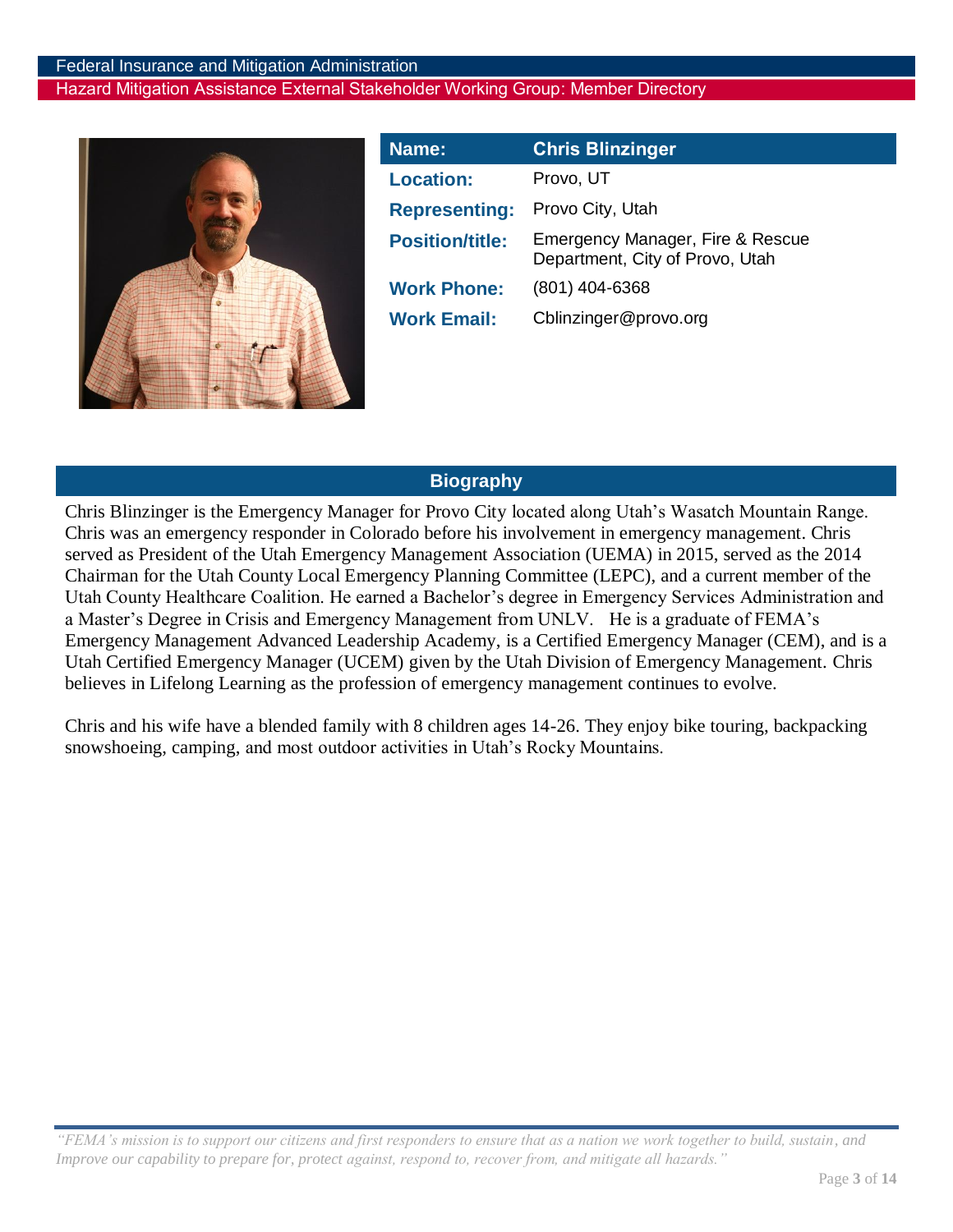

<span id="page-3-0"></span>

| Name:                  | <b>Jennifer Gerbasi</b>                          |
|------------------------|--------------------------------------------------|
| <b>Location:</b>       | Houma, LA                                        |
| <b>Representing:</b>   | <b>Terrebonne Parish Consolidated Government</b> |
| <b>Position/title:</b> | <b>Recovery Planner/Division Manager</b>         |
| <b>Work Phone:</b>     | $(985) 873 - 6565$                               |
| <b>Work Email:</b>     | jgerbasi@tpcg.org                                |

### **Biography**

Ms. Jennifer Gerbasi has a background in law and water management with ten years of federal grant writing and management experience. In her current position, she has been responsible for procurement, mitigation planning, strategic planning, outreach, public education, and implementation of nonstructural and restoration projects. She has managed a wide range of projects including wind hardening and floodproofing of public buildings, buyouts, elevations, demolitions, and new adventures in surge protection systems utilizing oyster bed and terracing installations. She brings to the ESWG, a broad range of experience with HMGP, HMA, NOAA, LA, and CDBG programs, as well as flood and homeowners insurance, and the interrelationship of these financial resources.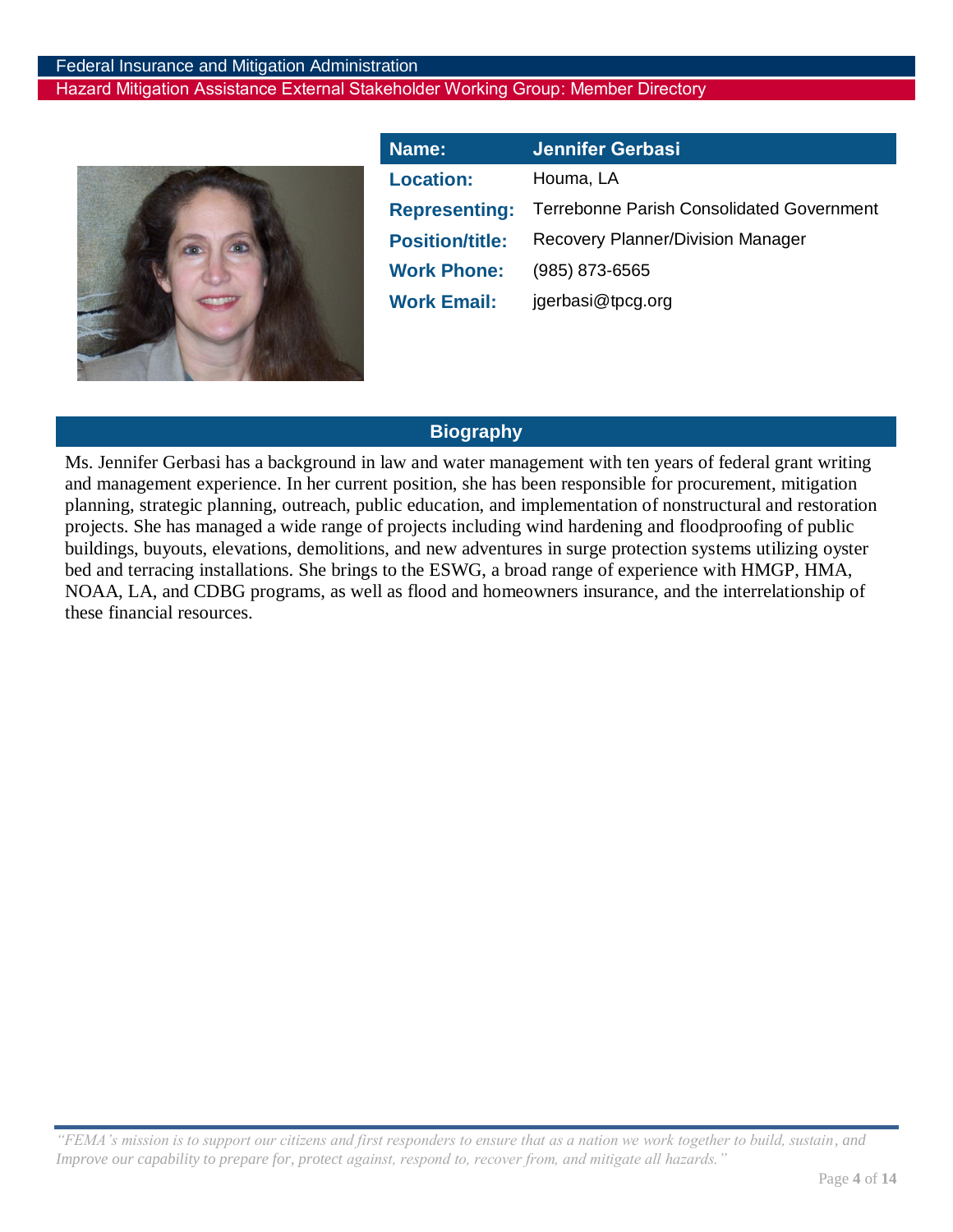

<span id="page-4-0"></span>

| Name:                  | <b>Kaylynn Gresham</b>                                                                 |
|------------------------|----------------------------------------------------------------------------------------|
| <b>Location:</b>       | Oneida, WI                                                                             |
| <b>Representing:</b>   | <b>Oneida Nation</b>                                                                   |
| <b>Position/title:</b> | Emergency Management Director, Oneida Nation<br><b>Emergency Management Department</b> |
| <b>Work Phone:</b>     | $(920)$ 366-0411                                                                       |
| <b>Work Email:</b>     | kgresham@oneidanation.org                                                              |

### **Biography**

I am an enrolled member of the Federally Recognized Oneida Nation. The Oneida Nation has over 17,000 enrolled members. The Oneida Reservation covers approximately 65,000 acres and has both urban and rural aspects to its community. There are 6 concurrent jurisdictions within the Oneida Reservation boundaries. I have worked in the Emergency Management field for 10 years; I have been the Director of Emergency Management for the Oneida Nation since 2012. I have worked within the Preparedness and Mitigation aspects of Emergency Management for the past 8 years. I assisted with the initial creation of the Oneida Nation's Pre-Disaster Mitigation Plan 2010 – 2015 and completed the update for the Oneida Nation's current PDMP 2015 – 2020. The Oneida Nation's PDMP is used by FEMA to provide examples for Tribal Communities throughout the US and its territories for planning and mitigation purposes.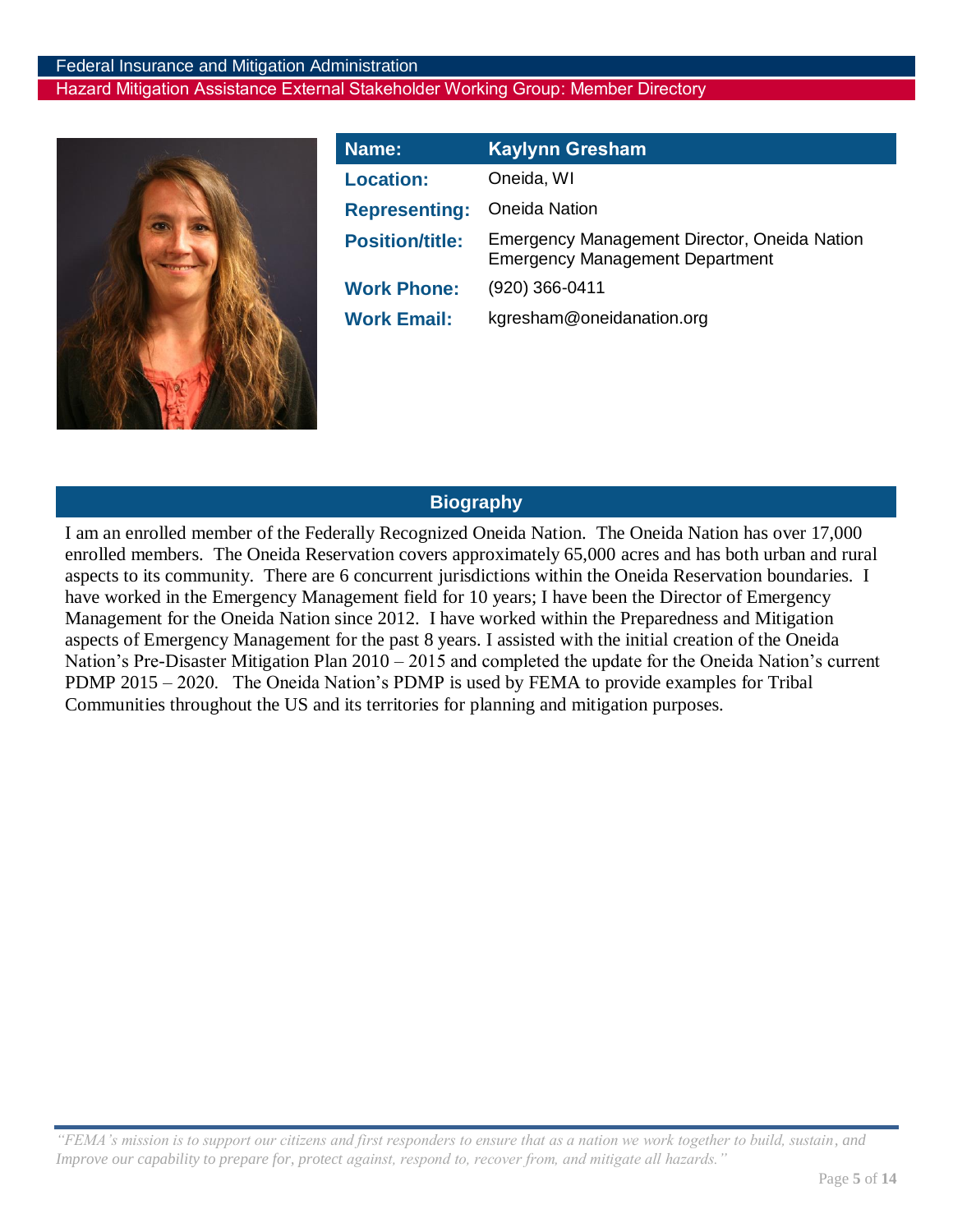

<span id="page-5-0"></span>

| Name:                  | <b>Paula Gutierrez</b>                                                          |
|------------------------|---------------------------------------------------------------------------------|
| <b>Location:</b>       | Española, NM                                                                    |
| <b>Representing:</b>   | Santa Clara Pueblo of New Mexico                                                |
| <b>Position/title:</b> | Disaster Recovery Manager, Santa Clara Pueblo<br>(New Mexico) Tribal Government |
| <b>Work Phone:</b>     | (505) 692-3552                                                                  |
| <b>Work Email:</b>     | pgutierrez@santaclarapueblo.org                                                 |

### **Biography**

My name is Paula Gutierrez, a Tribal Member from the pueblo of Santa Clara. I am the mother of four children. I have a Bachelor of Science Degree in Applied Management from Grand Canyon University and Masters of Science in Leadership with an Emphasis in Disaster Preparedness and Executive Fire Leadership. I currently work as the Disaster Recovery Manager for the Santa Clara Pueblo Tribal Administration.

Our Pueblo has had 5 subsequent Presidentially Declared Disasters within the past 6 years and have been working diligently on building internal capacity to help set a solid foundation of our own tribe to respond, recover, prepare and mitigate potential threats to our community.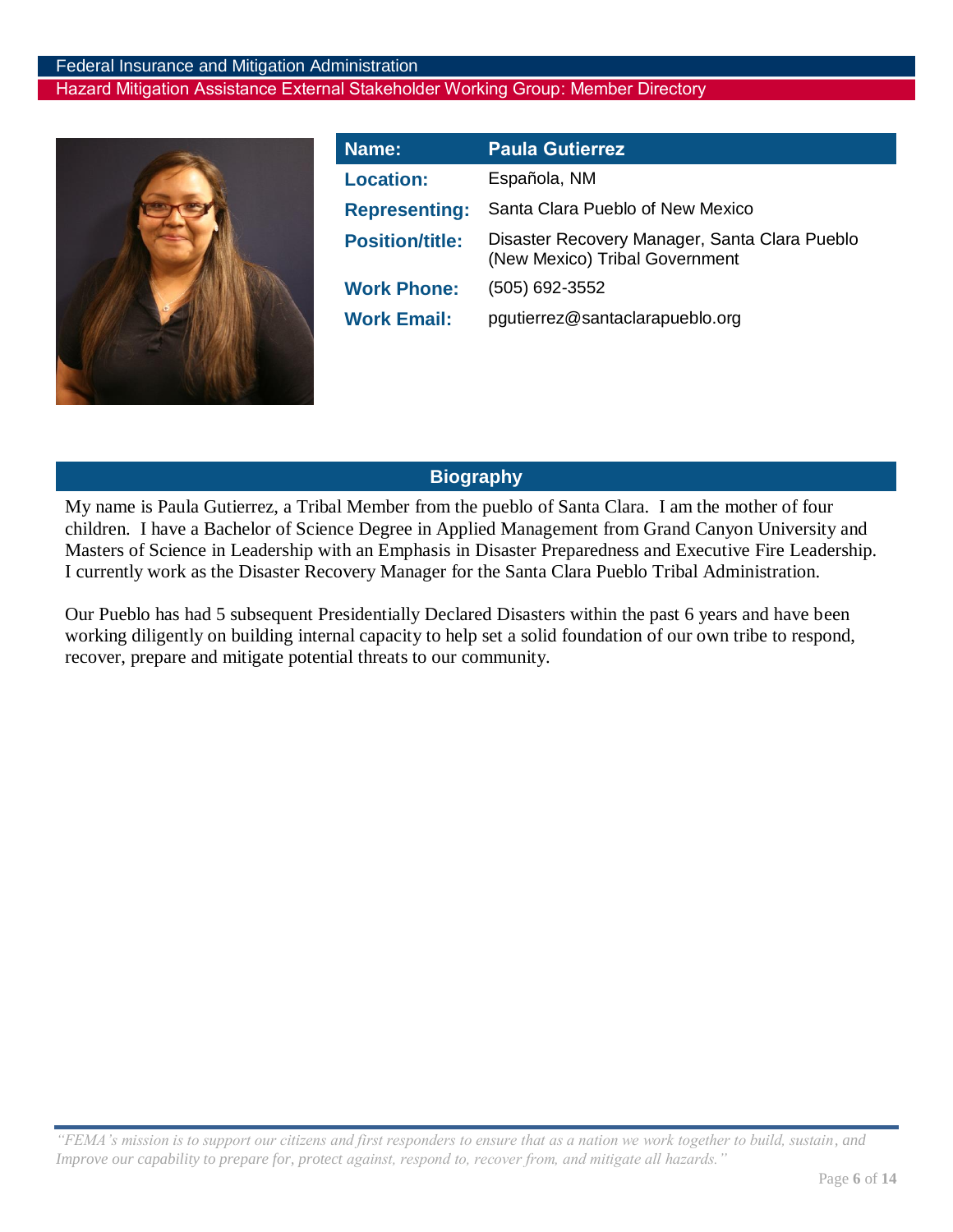

<span id="page-6-0"></span>

| Name:                  | <b>Tom Hughes</b>                                                                   |
|------------------------|-------------------------------------------------------------------------------------|
| <b>Location:</b>       | Harrisburg, PA                                                                      |
| <b>Representing:</b>   | Commonwealth of Pennsylvania                                                        |
| <b>Position/title:</b> | State Hazard Mitigation Officer, Pennsylvania<br><b>Emergency Management Agency</b> |
| <b>Work Phone:</b>     | $(717)$ 651-2726                                                                    |
| <b>Work Email:</b>     | thughes@pa.gov                                                                      |

# **Biography**

Tom is Pennsylvania's State Hazard Mitigation Officer (SHMO) and has served in that capacity since 2009. Tom has been with the Pennsylvania Emergency Management Agency for 23 years working out of the state capital HQ office in various leadership positions before, during and after for over 28 Presidentially Declared disasters and numerous local and state-level disasters. Over the past 5 years, his office has been working with over 200 Disaster and Non-Disaster Hazard Mitigation projects near \$100 million. His office currently has oversight on the approval of 67 County HM Plans statewide; all are current as of December 2016. Additionally, he is working with the PA Department of Community and Economic Development with \$8.5 million community Development Block Grant-DR (Disaster) funding to address unmet state and local BUY-OUT project needs for eligible municipalities. Presently, his office is working 5 open FEMA Disasters.

Tom is a USAF/USAFR retiree, with 27 years active/reserve duty and has been deployed during Operation Desert Shield/Storm/Southern Watch/Enduring Freedom/Iraqi Freedom while in the Emergency Management career field; retiring as a Chief Master Sergeant. He holds a Bachelor's of Arts of Lycoming College in Business Administration and Associates of Art in Financial Management from the Community College of the Air Force. He has obtained his Certification in Emergency Management (CEM®) from the International Association of Emergency Managers (IAEM), is actively engaged on the Executive Board (Secretary) with the Natural Hazard Mitigation Association (NHMA) and Pennsylvania Association of Floodplain Managers (PAFPM).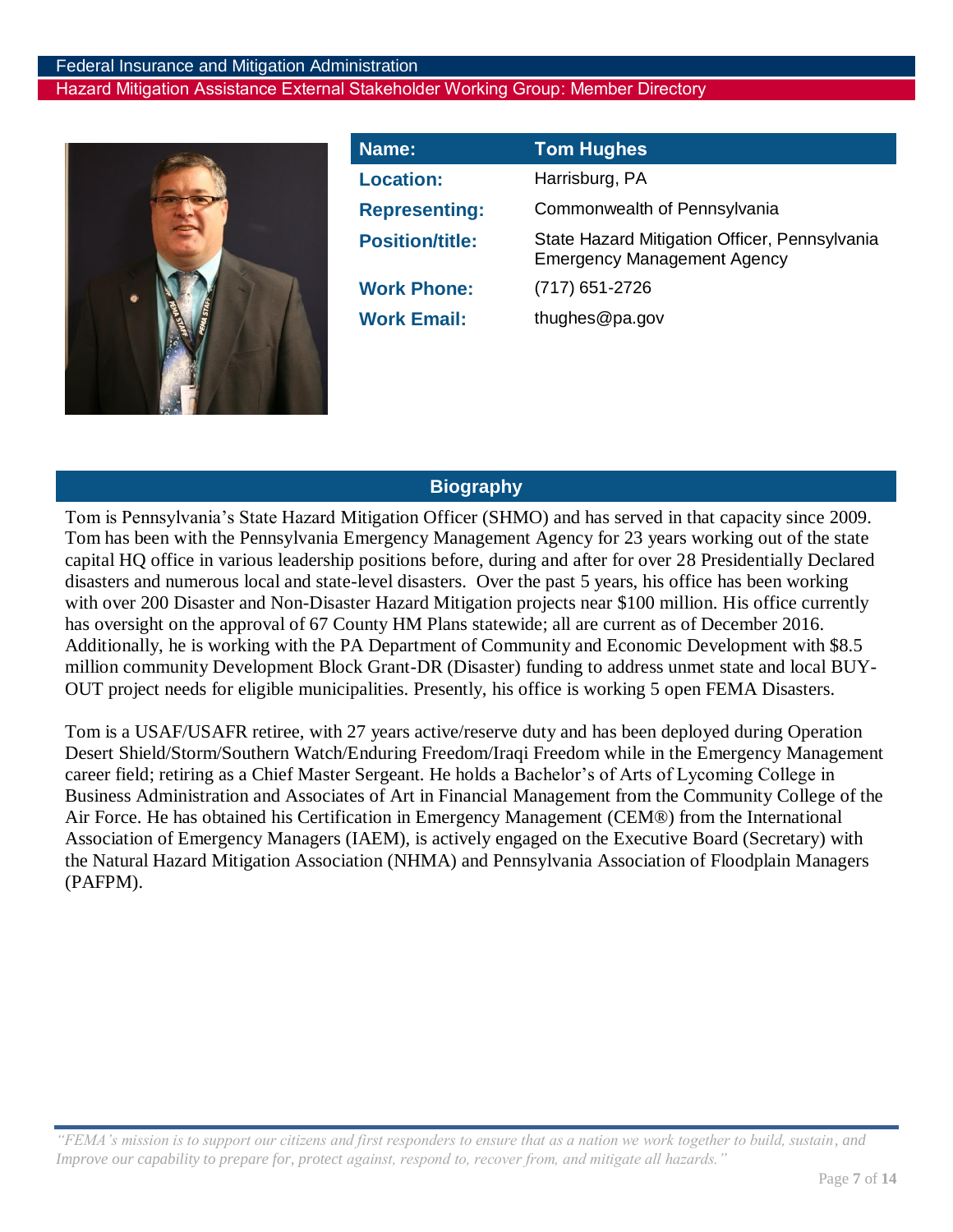

<span id="page-7-0"></span>

| Name:                  | <b>Daniel Jones</b>          |
|------------------------|------------------------------|
| <b>Location:</b>       | Denver, CO                   |
| <b>Representing:</b>   | <b>FEMA Region VIII</b>      |
| <b>Position/title:</b> | Environmental/HMA Specialist |
| <b>Work Phone:</b>     | $(303)$ 231-1887             |
| <b>Work Email:</b>     | Daniel.Jones5@fema.dhs.gov   |

### **Biography**

Mr. Daniel Jones is a professional Environmental and Historic Preservation (EHP) practitioner and Hazard Mitigation Assistance (HMA) Grants Management Specialist with nearly 10 years progressive experience in FEMA Mitigation and Public Assistance Programs. He is a leader with proven experience working in a Regional setting, as well as disaster operations. In addition, he is a recognized advisor and accomplished communicator who works extensively with all Region VIII States and Tribal governments to ensure proper compliance with various laws and regulations in support of the HMA program.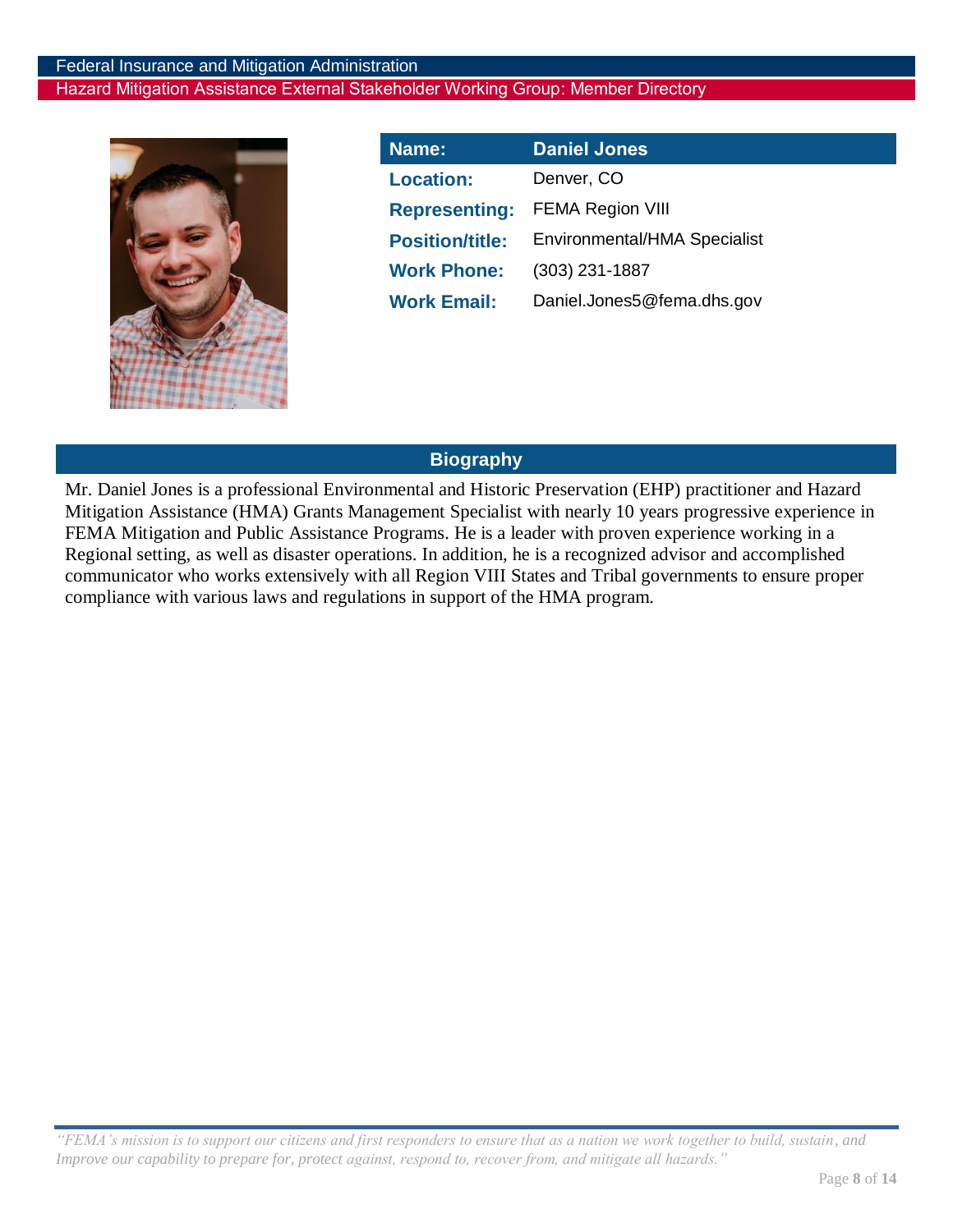

<span id="page-8-0"></span>

| Name:                  | Jennie Orenstein                      |
|------------------------|---------------------------------------|
| <b>Location:</b>       | Washington, DC                        |
| <b>Representing:</b>   | <b>FEMA HMA Headquarters</b>          |
| <b>Position/title:</b> | Chief, HMA Grants Policy Branch, FEMA |
| <b>Work Phone:</b>     | 202-212-4071                          |
| <b>Work Email:</b>     | Jennie.Gallardy@fema.dhs.gov          |

# **Biography**

Jennie is currently the HM Division Grants Policy Branch Chief. In that role, Jennie oversees policy development and implementation for the hazard mitigation programs; and also Division's communications efforts.

Prior to joining FIMA, Jennie worked in the policy and program office in FEMA's Individual Assistance Division for nearly 9 years. Jennie was the Individual Assistance Officer for Maryland in early 2000, and also has local government comprehensive land use planning experience. Jennie has a BA in Criminology from the Indiana University of Pennsylvania and a Master's of Community Planning from the University of Maryland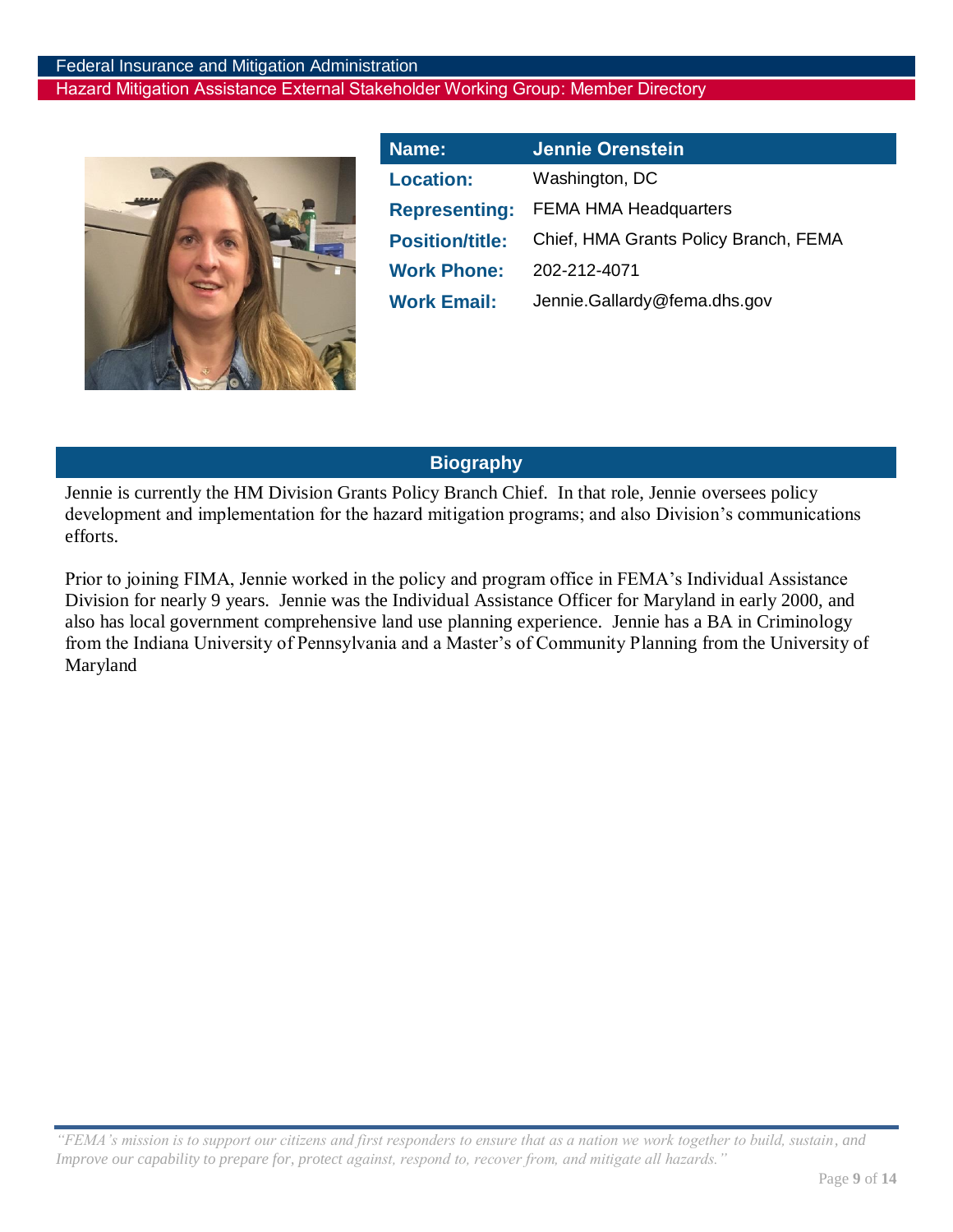

<span id="page-9-0"></span>

| Name:                  | <b>Jim Poppen</b>                      |
|------------------------|----------------------------------------|
| <b>Location:</b>       | Pierre, SD                             |
| <b>Representing:</b>   | State of South Dakota                  |
| <b>Position/title:</b> | <b>State Hazard Mitigation Officer</b> |
| <b>Work Phone:</b>     | 605-773-3231                           |
| <b>Work Email:</b>     | Jim.Poppen@state.sd.us                 |

# **Biography**

Mr. Jim Poppen currently serves as the State Hazard Mitigation Officer for South Dakota. He has been in the mitigation arena for the past 7 years, with the last 5 years spent as the SHMO. He brings to the ESWG deep insight from the field, and looks forward to sharing his experiences in an effort to make the county more resilient and prepared for the next disaster.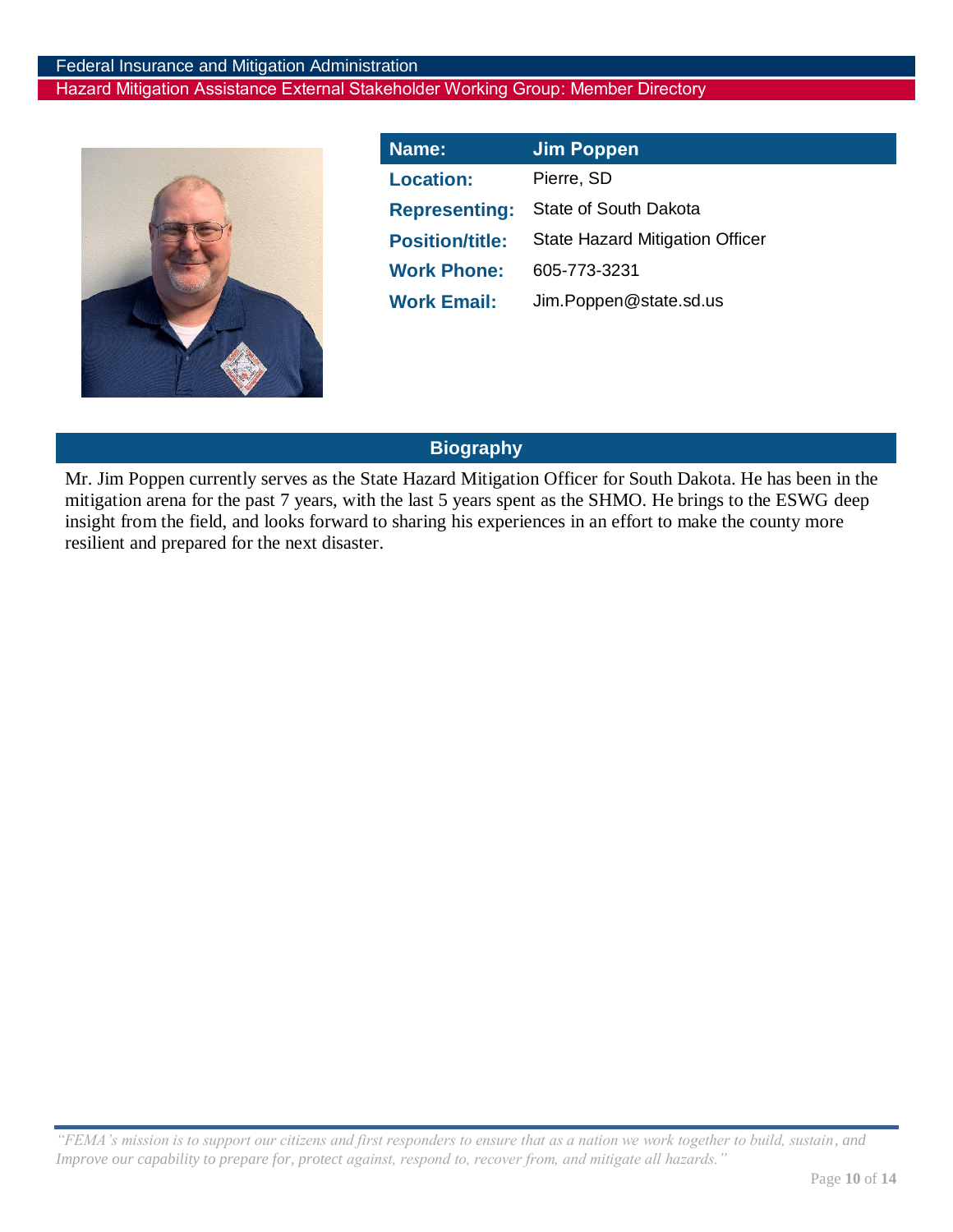

<span id="page-10-0"></span>

| Name:                  | <b>Stacy Robarge-Silkiner</b>                                                      |
|------------------------|------------------------------------------------------------------------------------|
| <b>Location:</b>       | Kansas City, KS                                                                    |
| <b>Representing:</b>   | <b>FEMA Region VII</b>                                                             |
| <b>Position/title:</b> | Hazard Mitigation Assistance Branch Chief,<br>Mitigation Division, FEMA Region VII |
| <b>Work Phone:</b>     | 816-283-7679                                                                       |
| <b>Work Email:</b>     | Stacy.robargesilkiner@fema.dhs.gov                                                 |

# **Biography**

Ms. Stacy Robarge-Silkiner has been the Branch Chief for the Region VII Hazard Mitigation Assistance Branch for 2 years. Prior to being part of Mitigation Assistance, she was in Response Planning and a member of the IMAT for Region VII. She has 15 years of emergency management experience at the local, state, and federal level.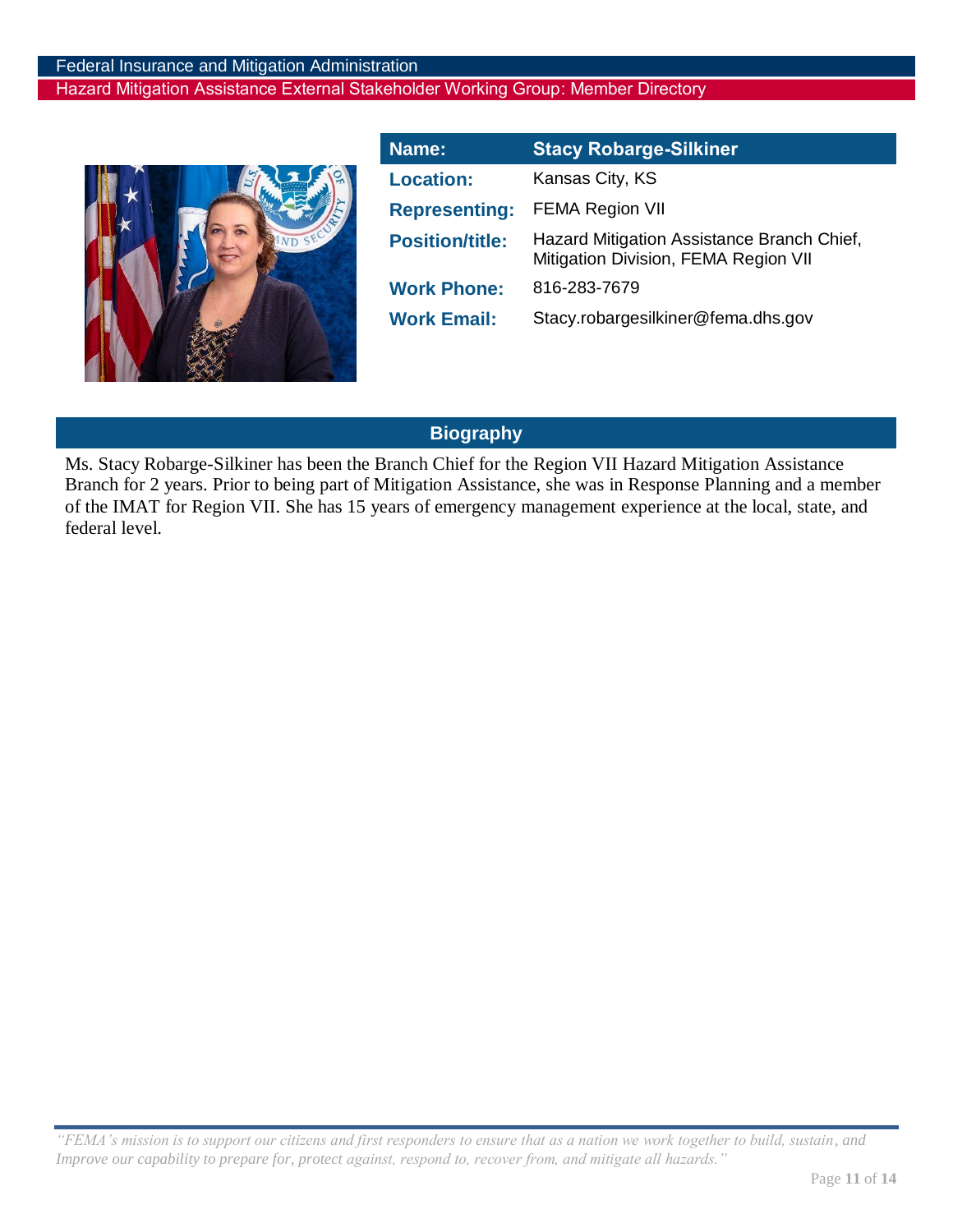

<span id="page-11-0"></span>

| Name:                  | <b>Kymmie Scott</b>      |
|------------------------|--------------------------|
| <b>Location:</b>       | Smith River, CA          |
| <b>Representing:</b>   | Tolowa Dee-ni' Nation    |
| <b>Position/title:</b> | <b>Emergency Manager</b> |
| <b>Work Phone:</b>     | (707) 487-9255           |
| <b>Work Email:</b>     | kymmie.scott@tolowa.com  |

### **Biography**

Ms. Kymmie Scott has been actively engaged in acquiring knowledge in the fields of leadership, community, and emergency management for nearly ten years. Her passion for this line of work arose when she joined a local mountain search and rescue group while living in Colorado. Since that time, she has gained experience as an incident commander, instructor, public information officer, and mentor. In recent years she has worked for city and tribal governments, first with a part-time role in emergency management and now as a full-time emergency manager. She has also gained perspective from unique opportunities such as travelling to Japan to study, first hand, the impacts left by the 2011 Tohuku earthquake and tsunami. Ms. Scott holds a degree in Organizational Leadership from the University of Colorado with specializations in Emergency Management and Public Administration.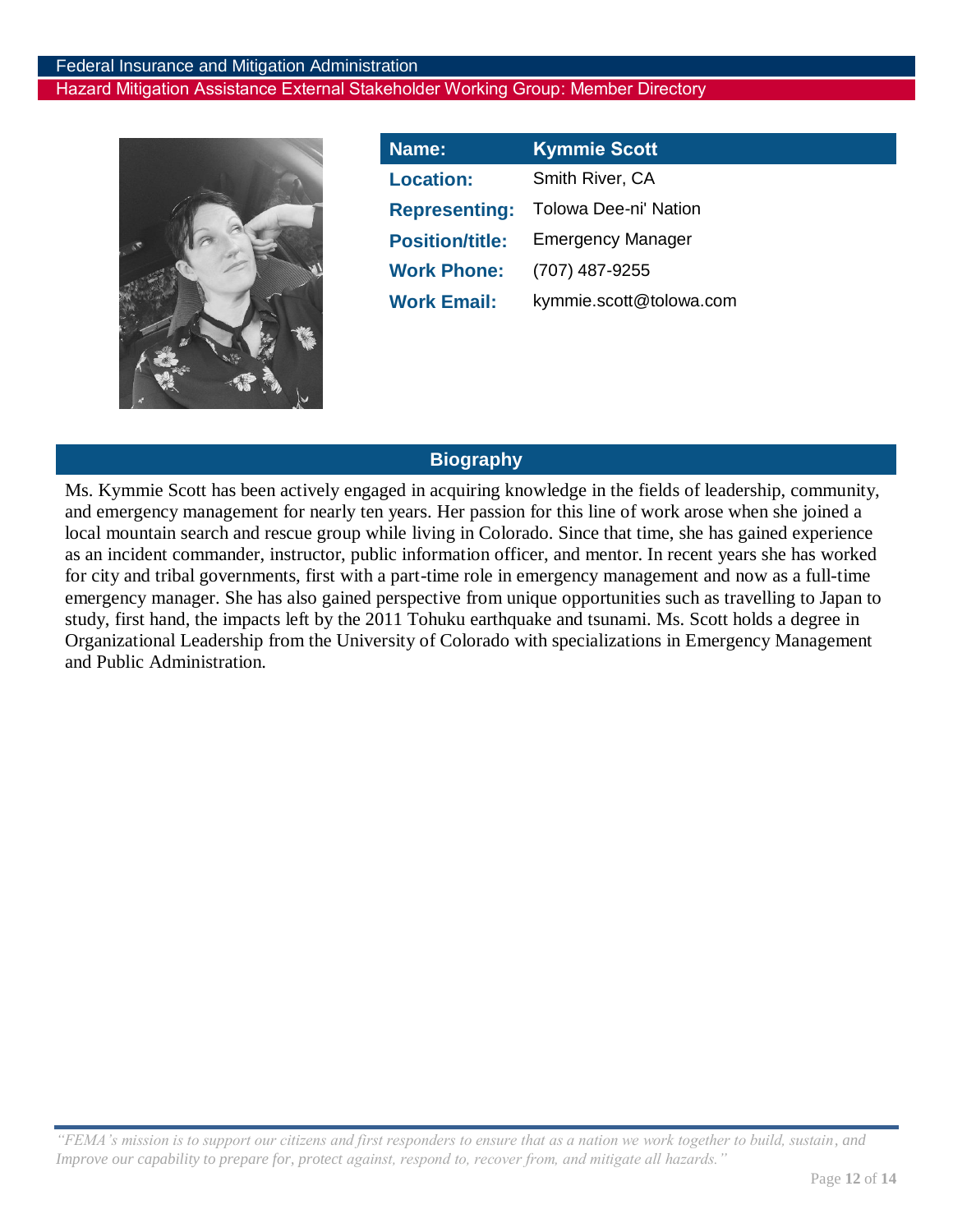

<span id="page-12-0"></span>

| Name:                                    | <b>Jennifer Walker</b>                                                   |
|------------------------------------------|--------------------------------------------------------------------------|
| <b>Location:</b>                         | Dubuque, IA                                                              |
| <b>Representing:</b>                     | Counties of Cedar, Clinton, Delaware, Dubuque,<br>and Jackson, lowa      |
| <b>Position/title:</b>                   | Development Coordinator, East Central<br>Intergovernmental Agency (ECIA) |
| <b>Work Phone:</b><br><b>Work Email:</b> | (563) 690-5770<br>jwalker@ecia.org                                       |
|                                          |                                                                          |

# **Biography**

Jennifer Walker has an accomplished career in project management and fundraising for more than 20 years. Jennifer has worked for America West Airlines, Clarke University and LexisNexis as well as an independent fundraising consultant. Eight years ago, she joined ECIA as a Project Coordinator and Fundraising Consultant. Jennifer has led capital campaigns from feasibility studies and board development through construction and grand openings. She has worked with a variety of clients to steer campaigns based on individual needs.

Her work at ECIA has focused on grassroots fundraising projects – guiding campaigns with little or no staff. Jennifer has also taught courses on "making the ask" and has worked as an independent consultant for grant writing and prospect research. She has worked in every cycle of a campaign. Jennifer has a practical business approach combined with a special interest in building donor relations